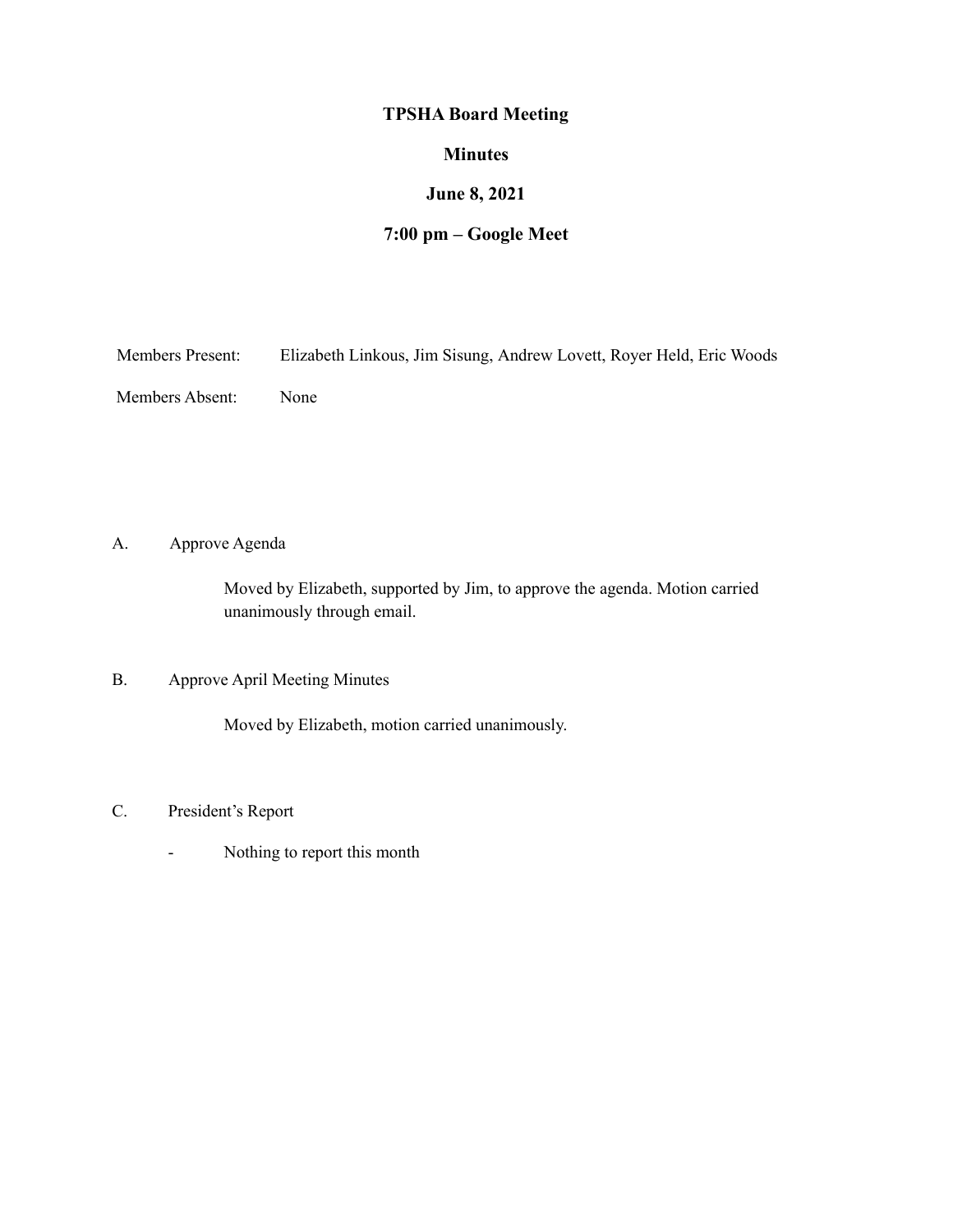- D. Treasurer's Update:
	- 1. Budget report
		- Accounts are checked and balanced
		- Checks to approve:
			- 1223 Guardian…... \$128.00
			- 1224 DK services mulch….. \$2000
			- 1225 Lee's Lawn Service….. \$1850
		- All bills are paid to date
		- Budget is tracking as expected….
			- Grounds maintenance: Currently \$6,030.95 surplus.
	- 2. Checks to approve:
		- Eric motioned to approve all checks, motion carried unanimously.
	- 3. All outstanding HOA dues… 1 home remaining. Letter being mailed with invoice due to lack of communication. Requesting updated contact information.
- E. Grounds Maintenance
	- 1. Ponds
		- Treatment complete. Die and biologic treatment was added.
		- Phragmites to be treated in late summer and early fall.
	- 2. Trees
		- North entrance has been cleaned up.
	- 3. Work Group
		- South shore of east pond cleanup is complete
	- 4. Landscaping/Snow removal
		- Boulder relocation and mulch complete
		- Future work to be done: replace asphalt with patio stones near mailboxes.
	- 5. Concern about the longevity of the library patio. Royer to look into adding concrete in that area.